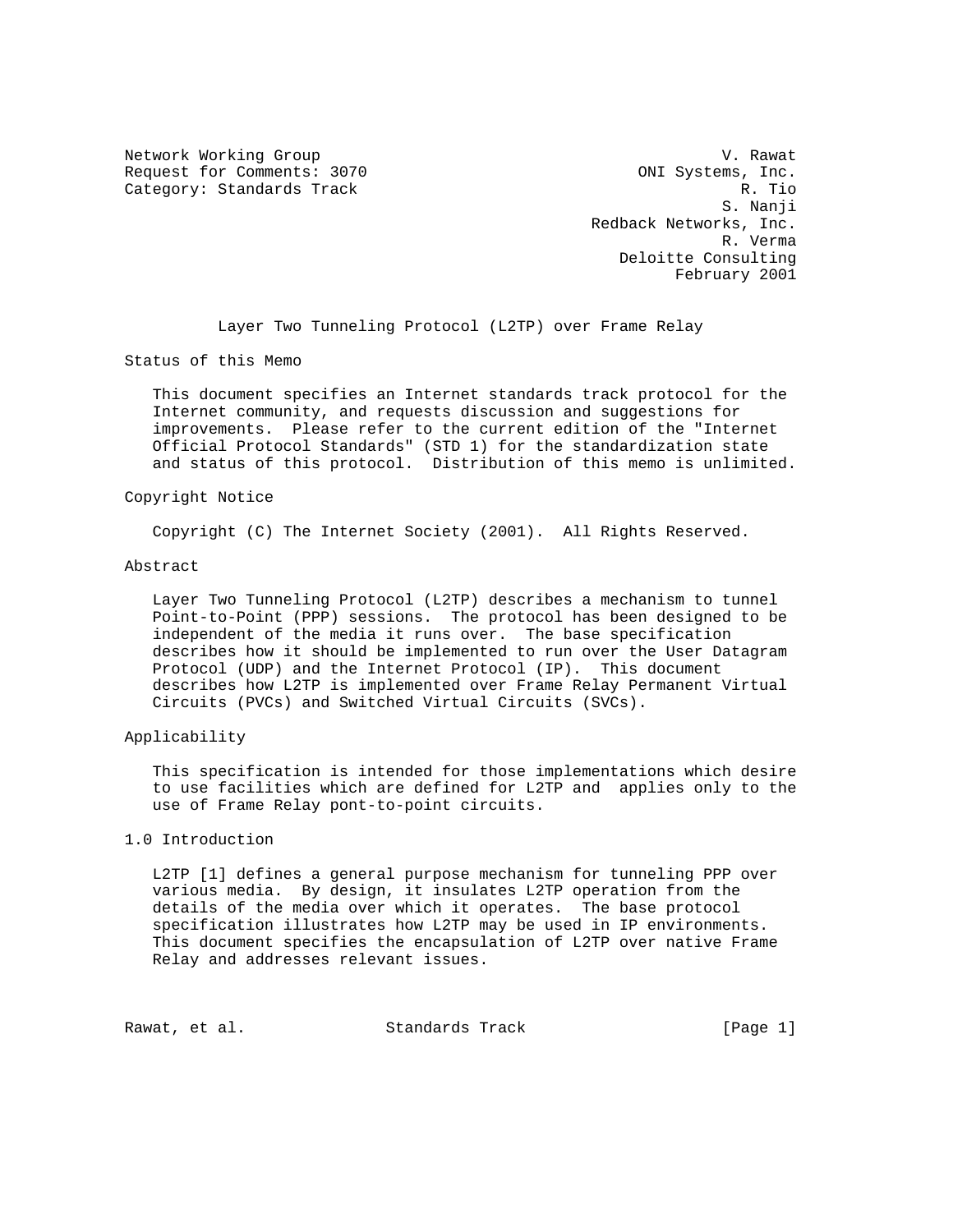# 2.0 Conventions

 The key words "MUST", "MUST NOT", "REQUIRED", "SHALL", "SHALL NOT", "SHOULD", "SHOULD NOT", "RECOMMENDED", "MAY", and "OPTIONAL" in this document are to be interpreted as described in RFC 2119 [2].

### 3.0 Problem Space Overview

 In this section we describe in high level terms the scope of the problem being addressed. Topology:

| -----       |                |                      |  |
|-------------|----------------|----------------------|--|
| PSTN        | Frame Relay    |                      |  |
| User--      | '----LAC === 1 | $i ==$ LNS $--$ LANS |  |
| <b>ISDN</b> | Cloud          |                      |  |
|             |                |                      |  |

 An L2TP Access Concentrator (LAC) is a device attached to the switched network fabric (e.g., PSTN or ISDN) or co-located with a PPP end system capable of handling the L2TP protocol. The LAC need only implement the media over which L2TP is to operate to pass traffic to one or more LNS's. It may tunnel any protocol carried within PPP.

 L2TP Network Server (LNS) operates on any platform capable of PPP termination. The LNS handles the server side of the L2TP protocol. L2TP is connection-oriented. The LNS and LAC maintain state for each user that is attached to an LAC. A session is created when an end to-end PPP connection is attempted between a user and the LNS. The datagrams related to a session are sent over the tunnel between the LAC and LNS. A tunnel is defined by an LNS-LAC pair. The tunnel carries PPP datagrams between the LAC and the LNS.

 L2TP protocol operates at a level above the particular media over which it is carried. However, some details of its connection to media are required to permit interoperable implementations. L2TP over IP/UDP is described in the base L2TP specification [1]. Issues related to L2TP over Frame Relay are addressed in later sections of this document.

## 4.0 Encapsulation and Packet Format

 L2TP MUST be able to share a Frame Relay virtual circuit (VC) with other protocols carried over the same VC. The Frame Relay header format for data packet needs to be defined to identify the protocol being carried in the packets. The Frame Relay network may not understand these formats.

Rawat, et al. Standards Track [Page 2]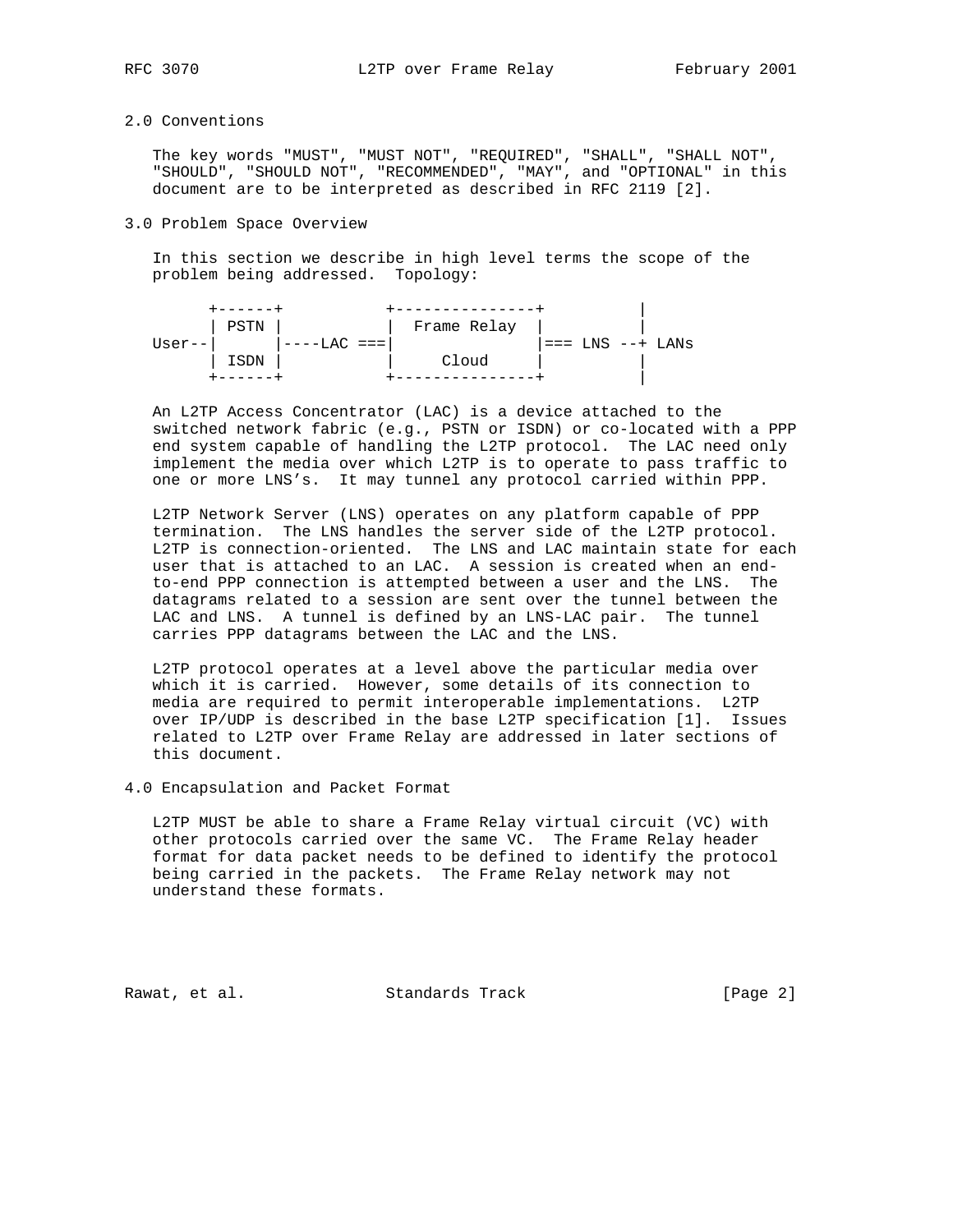All protocols over this circuit MUST encapsulate their packets within a Q.922 frame. Additionally, frames must contain information necessary to identify the protocol carried within the frame relay Protocol Data Unit (PDU), thus allowing the receiver to properly process the incoming packet.

 The frame format for L2TP MUST be SNAP encapsulation as defined in RFC 1490 [6] and FRF3.1 [3]. SNAP format uses NLPID followed by Organizationally Unique Identifier and a PID.

NLPID

 The single octet identifier provides a mechanism to allow easy protocol identification. For L2TP NLPID value 0x80 is used which indicates the presence of SNAP header.

OUI & PID

 The three-octet Organizationally Unique Identifier (OUI) 0x00-00-5E identifies IANA who administers the meaning of the Protocol Identifier (PID) 0x0007. Together they identify a distinct protocol.

 Format of L2TP frames encapsulated in Frame Relay is given in Figure 1.

| Octet |                                     |  |  |
|-------|-------------------------------------|--|--|
|       | 0 1 2 3 4 5 6 7 8 9 0 1 2 3 4 5     |  |  |
|       | +-+-+-+-+-+-+-+-+-+-+-+-+-+-+-+-+-+ |  |  |
| 1     | Q.922 Address                       |  |  |
|       | +-+-+-+-+-+-+-+-+-+-+-+-+-+-+-+-+-+ |  |  |
| 3     | $Control$ $0x03$   $pad$            |  |  |
|       | +-+-+-+-+-+-+-+-+-+-+-+-+-+-+-+-+   |  |  |
| 5     | NLPID 0x80<br>OUI 0x00              |  |  |
|       | +-+-+-+-+-+-+-+-+                   |  |  |
| 7     | 0x00-5E<br>OUI                      |  |  |
|       | +-+-+-+-+-+-+-+-+-+-+-+-+-+-+-+-+-+ |  |  |
| 9     | 0x0007<br>PID                       |  |  |
|       | +-+-+-+-+-+-+-+-+-+-+-+-+-+-+-+-+-+ |  |  |
|       | L2TP packet                         |  |  |
|       |                                     |  |  |
|       | +-+-+-+-+-+-+-+-+-+-+-+-+-+-+-+-+-+ |  |  |
|       | FCS                                 |  |  |
|       | +-+-+-+-+-+-+-+-+-+-+-+-+-+-+-+-+-+ |  |  |

 Figure 1 Format for L2TP frames encapsulated in Frame Relay

Rawat, et al. Standards Track [Page 3]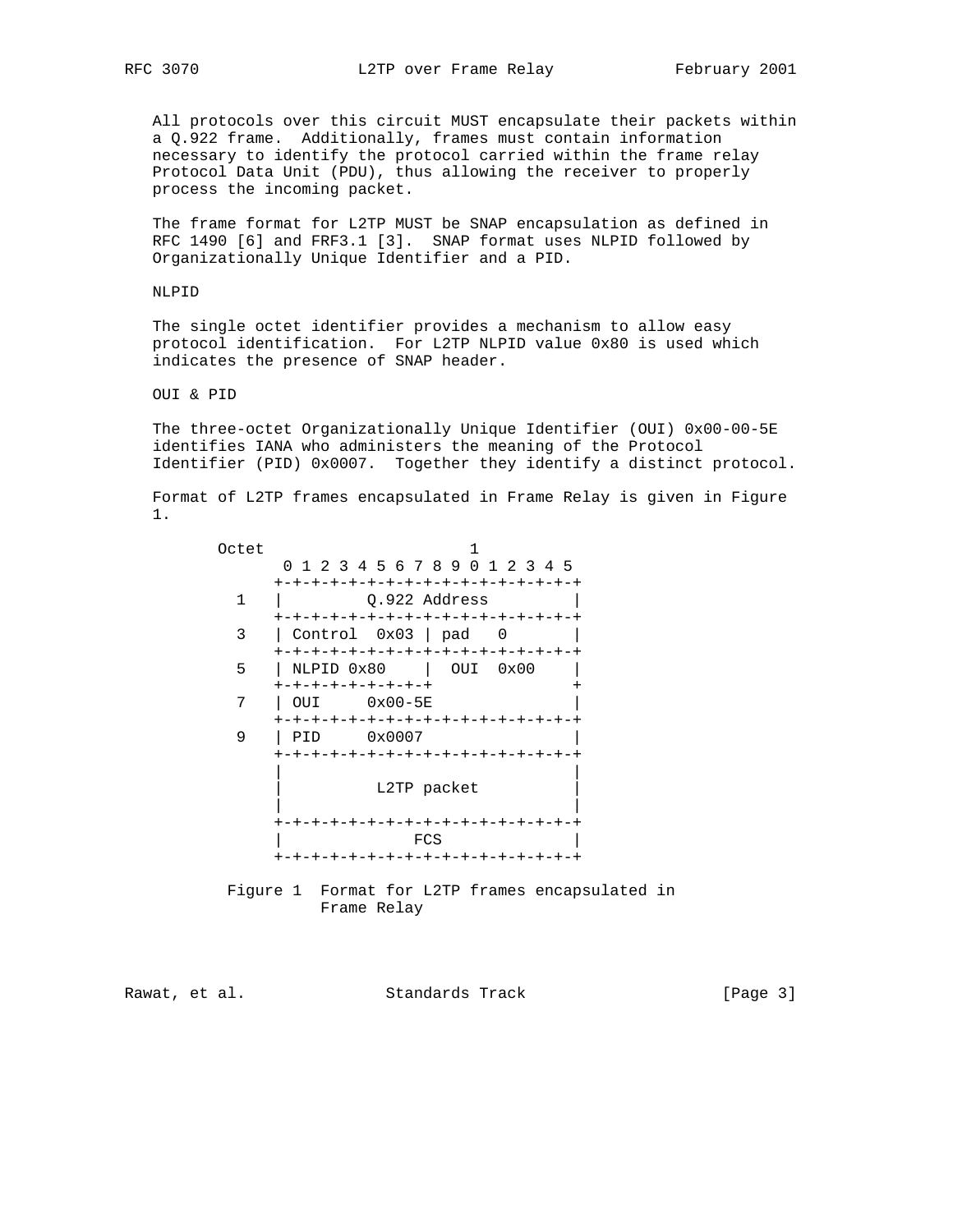### 5.0 MTU Considerations

FRF.12 [5] is the Frame Relay Fragmentation Implementation Agreement. If fragmentation is not supported, the two Frame Relay endpoints MUST support an MTU size of at least 1526 which is based on adding the PPP Max-Receive-Unit size with the PPP header size with the Max L2TP Header Size with the Frame Relay header size (PPP header size is the protocol field size plus HDLC framing bytes, which is required by L2TP). To avoid packet discards on the Frame Relay interface, the RECOMMENDED default Frame Relay MTU is 1564 based on a PPP default MRU of 1500. The means to ensure these MTU settings are left to implementation.

# 6.0 QOS Issues

 In general, QoS mechanisms can be roughly provided for with proprietary mechanisms localized within the LAC or LNS. QoS considerations are beyond the scope of this document.

### 7.0 Frame Relay and L2TP Interaction

 In case of Frame Relay SVCs, connection setup will be triggered when L2TP tries to create a tunnel. Details of triggering mechanism are left to implementation. There SHALL NOT be any change in Frame Relay SVC signaling due to L2TP. The endpoints of the L2TP tunnel MUST be identified by X.121/E.164 addresses in case of Frame Relay SVC. These addresses MAY be obtained as tunnel endpoints for a user as defined in [4]. In case of PVCs, the Virtual Circuit to carry L2TP traffic MAY be configured administratively. The endpoints of the tunnel MUST be identified by DLCI, assigned to the PVC at configuration time. This DLCI MAY be obtained as tunnel endpoints for a user as defined in [4].

 There SHALL be no framing issues between PPP and Frame Relay. PPP frames received by LAC from remote user are stripped of CRC, link framing, and transparency bytes, encapsulated in L2TP, and forwarded over Frame Relay tunnel.

8.0 Security Considerations

 Currently there is no standard specification for Frame Relay security although the Frame Relay Forum is working on a Frame Relay Privacy Agreement. In light of this work, the issue of security will be re examined at a later date to see if L2TP over Frame Relay specific protection mechanisms are still required. In the interim, basic security issues are discussed in the base L2TP specification [1].

Rawat, et al. Standards Track [Page 4]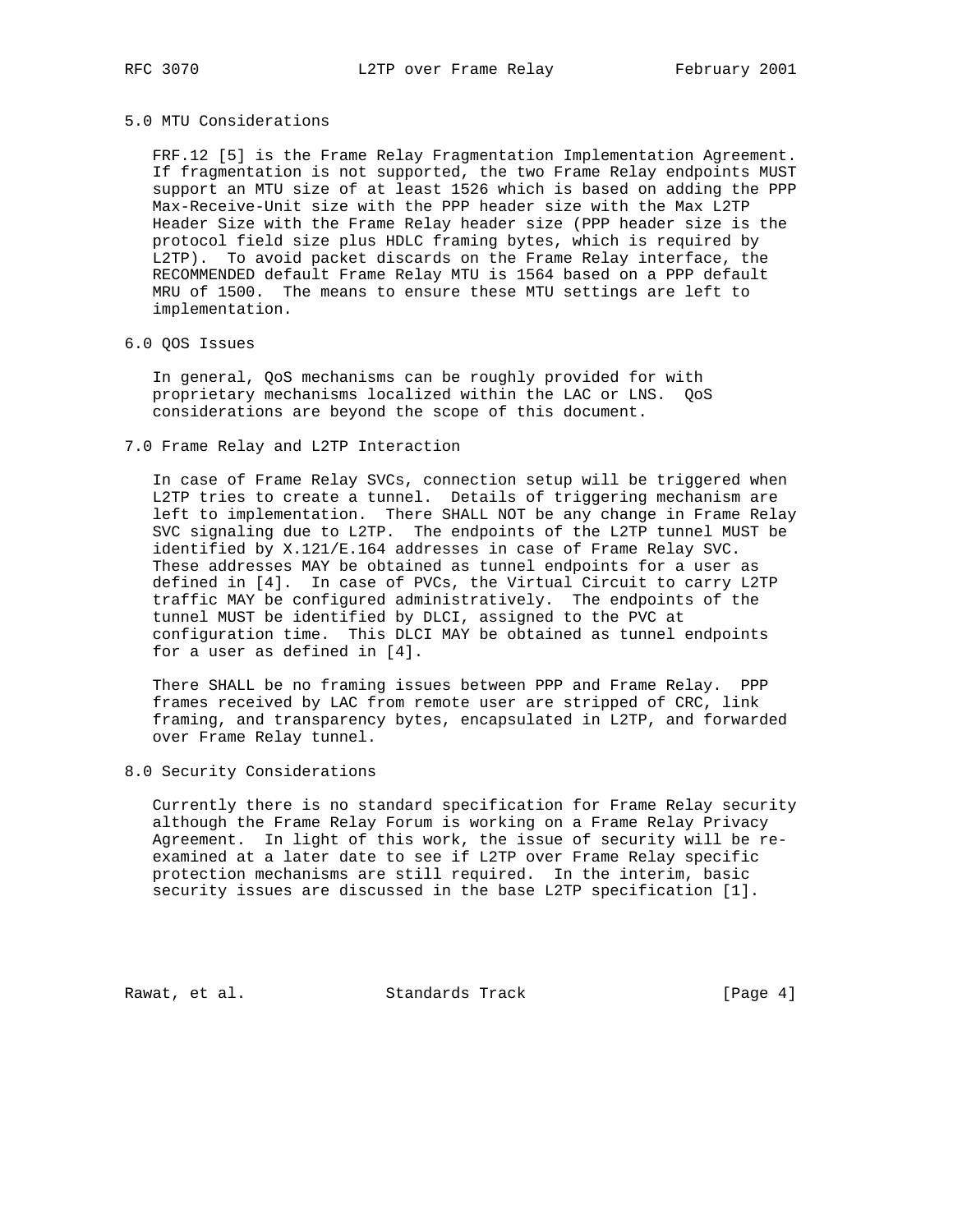## 9.0 Acknowledgments

 Ken Pierce (3Com Corporation) and (Rick Dynarski 3Com Corporation) contributed to the editing of this document.

# 10.0 References

- [1] Townsley, W., Valencia, A., Rubens, A., Pall, G., Zorn, G. and B. Palter "Layer Two Tunneling Protocol 'L2TP'", RFC 2661, August 1999.
- [2] Bradner, S., "Key words for use in RFCs to Indicate Requirement Levels", BCP 14, RFC 2119, March 1997.
- [3] Multiprotocol Encapsulation Implementation Agreement, FRF.3.1 , Frame Relay Forum Technical Committee, June 1995.
- [4] Zorn, G., Leifer, D., Rubens, A., Shriver, J., Holdrege, M. and I. Goyret, "RADIUS Attributes for Tunnel Protocol Support", RFC 2868, June 2000.
- [5] Frame Relay Fragmentation Implementation Agreement, FRF.12, Frame Relay Forum Technical Committee, December 1997.
- [6] Bradley, T., Brown, C. and A. Malis, "Multiprotocol Interconnect over Frame Relay", RFC 1490, July 1993.

Rawat, et al. Standards Track [Page 5]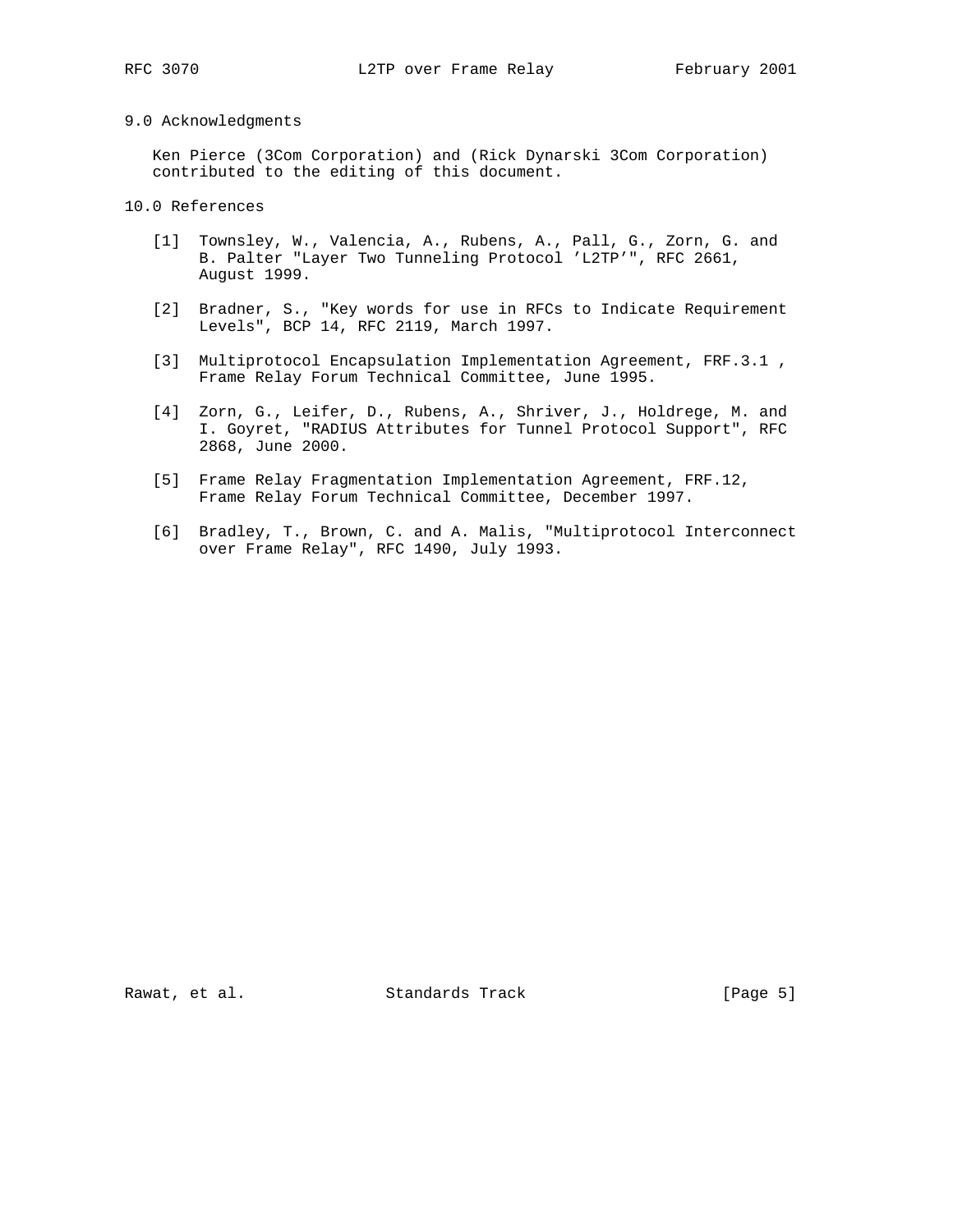11.0 Authors' Addresses

 Vipin Rawat ONI Systems, Inc. 166 Baypointe Parkway San Jose CA 95134

EMail: vrawat@oni.com

 Rene Tio Redback Networks, Inc. 300 Holger Way San Jose, CA 95134

EMail: tor@redback.com

 Rohit Verma Deloitte Consulting 180 N. Stetson Avenue Chicago Illinois 60601

EMail: rverma@dc.com

 Suhail Nanji Redback Networks, Inc. 300 Holger Way San Jose, CA 95134

EMail: suhail@redback.com

Rawat, et al. Standards Track [Page 6]